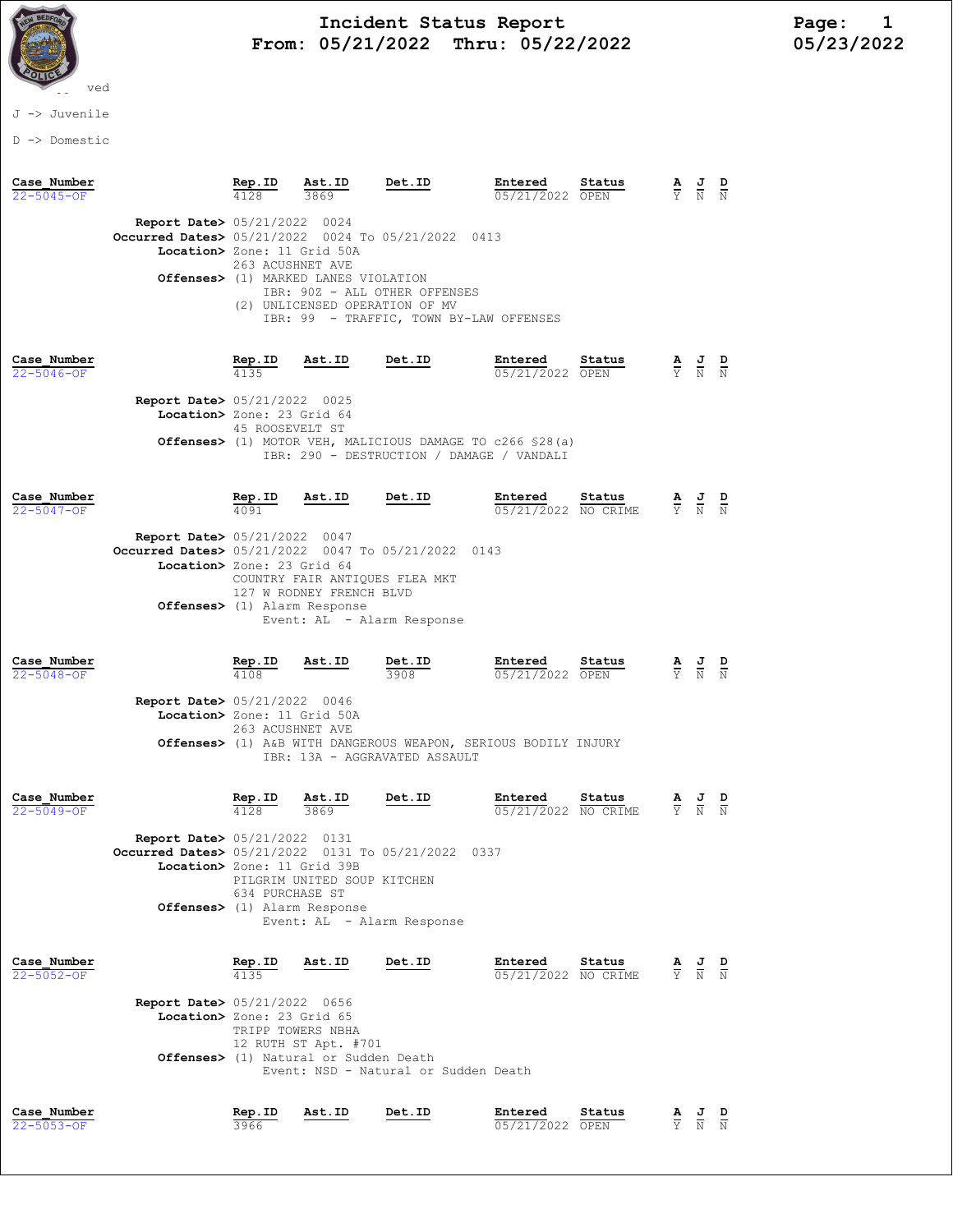### A -> Approved

### J -> Juvenile

### D -> Domestic

 Report Date> 05/21/2022 0825 Occurred Dates> 05/21/2022 0000 To 05/21/2022 0920 Location> Zone: 36 Grid 10 THE WILLOWS 50 NEW PLAINVILLE RD Apt. #N80 Offenses> (1) HARASSMENT, CRIMINAL IBR: 90Z - ALL OTHER OFFENSES

| Case Number                                        | Rep.ID           | Ast.ID | Det.ID                       | Entered                                                                 | Status | A J |       | D |
|----------------------------------------------------|------------------|--------|------------------------------|-------------------------------------------------------------------------|--------|-----|-------|---|
| $22 - 5055 - 0F$                                   | 3874             |        |                              | 05/21/2022 OPEN                                                         |        |     | Y N N |   |
| <b>Report Date&gt; 05/21/2022 1025</b>             |                  |        |                              |                                                                         |        |     |       |   |
| Occurred Dates> 05/19/2022 1100 To 05/19/2022 1300 |                  |        |                              |                                                                         |        |     |       |   |
| Location> Zone: 33 Grid 13                         |                  |        |                              |                                                                         |        |     |       |   |
|                                                    | 185 BRANSCOMB ST |        |                              |                                                                         |        |     |       |   |
|                                                    |                  |        |                              | <b>Offenses&gt;</b> (1) LARCENY UNDER \$1200 SINGLE SCHEME c266 \$30(1) |        |     |       |   |
|                                                    |                  |        | IBR: 23H - ALL OTHER LARCENY |                                                                         |        |     |       |   |

| Case Number                                        | Rep.ID                     | Ast.ID | Det.ID                       | Entered                                                                 | Status | <u>AJ</u> |       | D |
|----------------------------------------------------|----------------------------|--------|------------------------------|-------------------------------------------------------------------------|--------|-----------|-------|---|
| 22-5057-OF                                         | 3849                       |        |                              | 05/22/2022 OPEN                                                         |        |           | Y N N |   |
| <b>Report Date&gt; 05/21/2022 1115</b>             |                            |        |                              |                                                                         |        |           |       |   |
| Occurred Dates> 05/21/2022 1030 To 05/21/2022 1110 |                            |        |                              |                                                                         |        |           |       |   |
|                                                    | Location> Zone: 22 Grid 61 |        |                              |                                                                         |        |           |       |   |
|                                                    | 187 DIVISION ST            |        |                              |                                                                         |        |           |       |   |
|                                                    |                            |        |                              | <b>Offenses&gt;</b> (1) LARCENY UNDER \$1200 SINGLE SCHEME c266 \$30(1) |        |           |       |   |
|                                                    |                            |        | IBR: 23H - ALL OTHER LARCENY |                                                                         |        |           |       |   |

| Case Number<br>$22 - 5058 - OF$                                                          | Rep.ID<br>4059                 | Ast.ID                                                               | Det.ID                      | Entered<br>05/21/2022 OPEN                                 | Status   | $\frac{\mathbf{A}}{\overline{Y}}$ | $\frac{J}{N}$ $\frac{D}{N}$                                                                     |  |
|------------------------------------------------------------------------------------------|--------------------------------|----------------------------------------------------------------------|-----------------------------|------------------------------------------------------------|----------|-----------------------------------|-------------------------------------------------------------------------------------------------|--|
| <b>Report Date&gt; 05/21/2022 1229</b><br>Location> Zone: 31 Grid 25A                    | MARKET BASKET<br>122 SAWYER ST |                                                                      |                             | Offenses> (1) SHOPLIFTING \$250+ BY ASPORTATION c266 \$30A |          |                                   |                                                                                                 |  |
| Case Number                                                                              | Rep.ID                         | IBR: 23C - SHOPLIFTING<br>Ast.ID                                     | Det.ID                      | Entered                                                    | Status   |                                   |                                                                                                 |  |
| $22 - 5060 - OF$<br><b>Report Date&gt; 05/21/2022 1305</b><br>Location> Zone: 23 Grid 64 | 3757                           |                                                                      |                             | 05/21/2022                                                 | NO CRIME |                                   | $\frac{\mathbf{A}}{\mathbf{Y}}$ $\frac{\mathbf{J}}{\mathbf{N}}$ $\frac{\mathbf{D}}{\mathbf{N}}$ |  |
|                                                                                          | 871 BROCK AVE                  | 871 BROCK AVE, NEW BEDFORD<br><b>Offenses&gt;</b> (1) Injured Person | Event: INJ - Injured Person |                                                            |          |                                   |                                                                                                 |  |

| Case Number      |                                                    | Rep.ID     | Ast.ID | Det.ID | Entered                                                | Status | $\overline{\mathbf{A}}$ | 프 | D |
|------------------|----------------------------------------------------|------------|--------|--------|--------------------------------------------------------|--------|-------------------------|---|---|
| $22 - 5061 - 0F$ |                                                    | 3829       |        |        | 05/21/2022 OPEN                                        |        |                         | N | N |
|                  | <b>Report Date&gt; 05/21/2022 1409</b>             |            |        |        |                                                        |        |                         |   |   |
|                  | Occurred Dates> 05/21/2022 1409 To 05/21/2022 1409 |            |        |        |                                                        |        |                         |   |   |
|                  | Location> Zone: 23 Grid 64                         |            |        |        |                                                        |        |                         |   |   |
|                  |                                                    | 96 RUTH ST |        |        |                                                        |        |                         |   |   |
|                  |                                                    |            |        |        | Offenses> (1) LICENSE SUSPENDED OR REVOKED, OP MV WITH |        |                         |   |   |
|                  |                                                    |            |        |        | IBR: 99 - TRAFFIC, TOWN BY-LAW OFFENSES                |        |                         |   |   |
|                  |                                                    |            |        |        |                                                        |        |                         |   |   |
|                  |                                                    |            |        |        |                                                        |        |                         |   |   |

| Case Number                                        |                           | Rep.ID | Ast.ID | Det.ID | Entered         | Status | AJ D  |        |
|----------------------------------------------------|---------------------------|--------|--------|--------|-----------------|--------|-------|--------|
| $22 - 5062 - 0F$                                   |                           | 3966   | 3874   |        | 05/21/2022 OPEN |        | Y N N | $\sim$ |
| <b>Report Date&gt; 05/21/2022 1415</b>             |                           |        |        |        |                 |        |       |        |
| Occurred Dates> 05/21/2022 1400 To 05/21/2022 1450 |                           |        |        |        |                 |        |       |        |
|                                                    | Location> Zone: 34 Grid 7 |        |        |        |                 |        |       |        |
|                                                    | 2992 ACUSHNET AVE         |        |        |        |                 |        |       |        |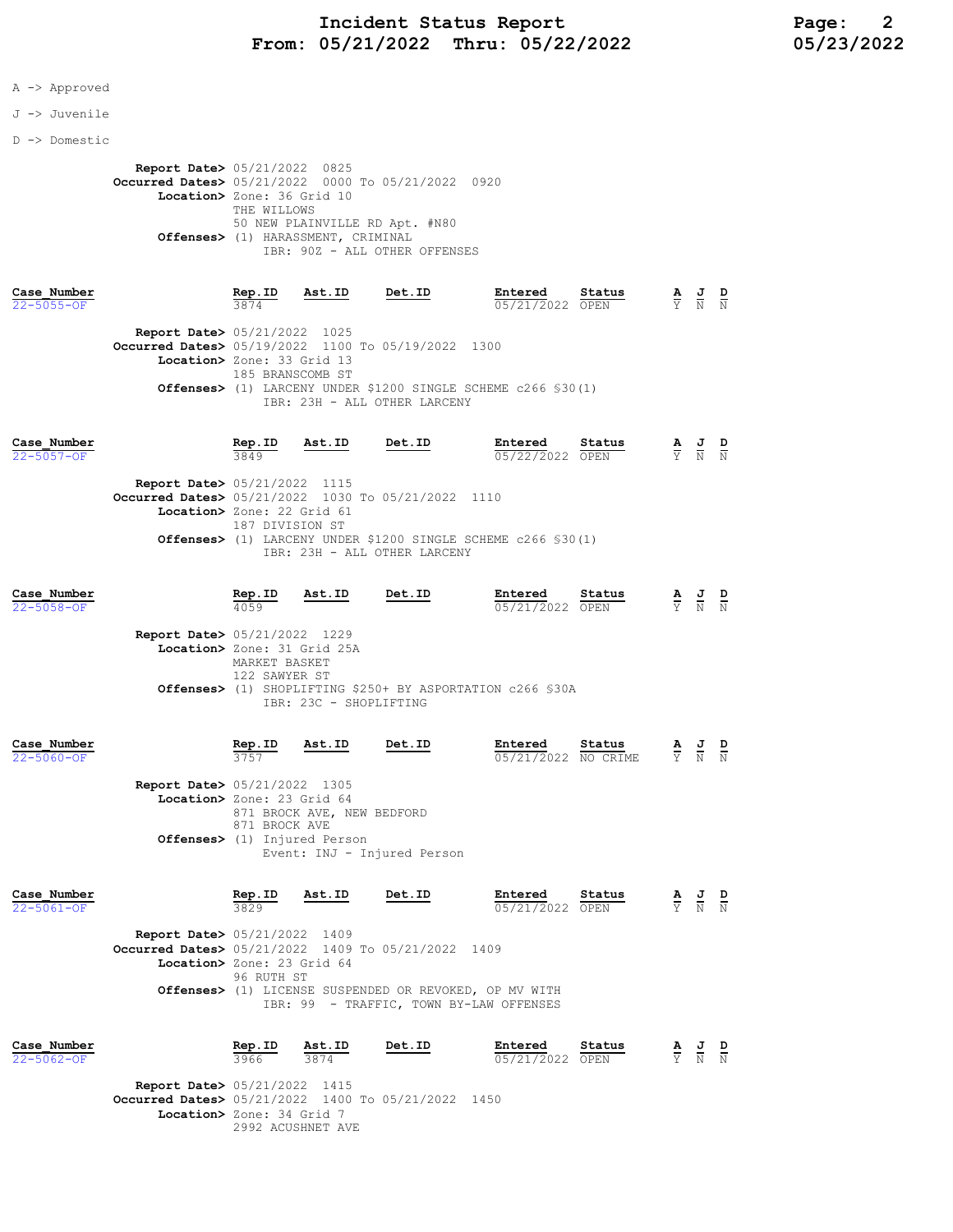### A -> Approved

### J -> Juvenile

D -> Domestic

#### Offenses> (1) LEAVE SCENE OF PROPERTY DAMAGE IBR: 99 - TRAFFIC, TOWN BY-LAW OFFENSES

| Case Number<br>$22 - 5065 - OF$ |                                                                                   | Rep.ID<br>3874 | Ast.ID                     | Det.ID                              | Entered<br>05/21/2022 NO CRIME | Status | A<br>Y | 프<br>N | D<br>$\mathbb N$ |
|---------------------------------|-----------------------------------------------------------------------------------|----------------|----------------------------|-------------------------------------|--------------------------------|--------|--------|--------|------------------|
|                                 | <b>Report Date&gt; 05/21/2022 1940</b>                                            |                |                            |                                     |                                |        |        |        |                  |
|                                 | Occurred Dates> 05/21/2022 1600 To 05/21/2022 1630<br>Location> Zone: 11 Grid 40B |                | MCDONALDS COUNTY ST AT ELM |                                     |                                |        |        |        |                  |
|                                 | <b>Offenses&gt;</b> (1) Lost or Found Property                                    | 486 COUNTY ST  |                            | Event: LFP - Lost or Found Property |                                |        |        |        |                  |
| Case Number                     |                                                                                   | Rep.ID         | Ast.ID                     | Det.ID                              | Entered                        | Status | A      | J      | D                |

22-5066-OF 4056 4040 05/21/2022 OPEN Y N N

Report Date> 05/21/2022 1959 **Occurred Dates>** 05/21/2022 1950 To 05/21/2022 1959 Location> Zone: 32 Grid 19 6 ONEKO LN Offenses> (1) MOTOR VEH, MALICIOUS DAMAGE TO c266 §28(a) IBR: 290 - DESTRUCTION / DAMAGE / VANDALI

| Case Number      |                                                    | Rep.ID | Ast.ID                | Det.ID                                        | Entered                                   | Status | $\underline{A}$ $\underline{J}$ | D |
|------------------|----------------------------------------------------|--------|-----------------------|-----------------------------------------------|-------------------------------------------|--------|---------------------------------|---|
| $22 - 5067 - OF$ |                                                    | 4040   |                       |                                               | 05/21/2022 OPEN                           |        | Y N N                           |   |
|                  | <b>Report Date&gt; 05/21/2022 2014</b>             |        |                       |                                               |                                           |        |                                 |   |
|                  | Occurred Dates> 05/21/2022 1907 To 05/21/2022 1910 |        |                       |                                               |                                           |        |                                 |   |
|                  | Location> Zone: 32 Grid 26A                        |        |                       |                                               |                                           |        |                                 |   |
|                  |                                                    |        | 908 COUNTY ST Apt. #1 |                                               |                                           |        |                                 |   |
|                  |                                                    |        |                       | Offenses> (1) B&E BUILDING DAYTIME FOR FELONY |                                           |        |                                 |   |
|                  |                                                    |        |                       |                                               | IBR: 220 - BURGLARY / BREAKING AND ENTERI |        |                                 |   |
|                  |                                                    |        |                       |                                               |                                           |        |                                 |   |

| Case Number      |                                        | Rep.ID | <u>Ast.ID</u>                       | Det.ID                         | Entered         | Status | A J   | D |
|------------------|----------------------------------------|--------|-------------------------------------|--------------------------------|-----------------|--------|-------|---|
| $22 - 5068 - OF$ |                                        | 4062   |                                     |                                | 05/21/2022 OPEN |        | Y N N |   |
|                  | <b>Report Date&gt; 05/21/2022 2133</b> |        |                                     |                                |                 |        |       |   |
|                  |                                        |        | Location> Zone: 31 Grid 16B         |                                |                 |        |       |   |
|                  |                                        |        | 356 ASHLEY BLVD                     |                                |                 |        |       |   |
|                  |                                        |        | Offenses> (1) MOTOR VEH, LARCENY OF |                                |                 |        |       |   |
|                  |                                        |        |                                     | IBR: 240 - MOTOR VEHICLE THEFT |                 |        |       |   |

| Case Number |                                                    | Rep.ID                            | Ast.ID<br>3972             | Det.ID | Entered                                                                                                          | Status | ≜ | 프 | D |  |  |  |  |
|-------------|----------------------------------------------------|-----------------------------------|----------------------------|--------|------------------------------------------------------------------------------------------------------------------|--------|---|---|---|--|--|--|--|
| 22-5070-OF  |                                                    | 3796                              |                            |        | 05/21/2022 OPEN                                                                                                  |        | Y | N | N |  |  |  |  |
|             | <b>Report Date&gt; 05/21/2022 2232</b>             |                                   |                            |        |                                                                                                                  |        |   |   |   |  |  |  |  |
|             | Occurred Dates> 05/21/2022 2225 To 05/21/2022 2232 |                                   |                            |        |                                                                                                                  |        |   |   |   |  |  |  |  |
|             |                                                    |                                   | Location> Zone: 35 Grid 28 |        |                                                                                                                  |        |   |   |   |  |  |  |  |
|             |                                                    | SHAWMUT VILLAGE<br>37 CHEROKEE CT |                            |        |                                                                                                                  |        |   |   |   |  |  |  |  |
|             |                                                    |                                   |                            |        | Offenses> (1) DESTRUCTION OF PROPERTY -\$1200, MALICIOUS c266 \$127<br>IBR: 290 - DESTRUCTION / DAMAGE / VANDALI |        |   |   |   |  |  |  |  |
|             |                                                    |                                   |                            |        |                                                                                                                  |        |   |   |   |  |  |  |  |

| Case Number | Rep.ID                                 | Ast.ID | Det.ID | Entered         | Status | the contract of the contract of | AJD<br>$\sim$ | __ |
|-------------|----------------------------------------|--------|--------|-----------------|--------|---------------------------------|---------------|----|
| 22-5072-OF  | 4051                                   |        |        | 05/22/2022 OPEN |        |                                 | N N N         |    |
|             |                                        |        |        |                 |        |                                 |               |    |
|             | <b>Report Date&gt; 05/21/2022 2304</b> |        |        |                 |        |                                 |               |    |

| Case Number | Rep.ID | Ast.ID | Det.ID | Entered         | Status | AJD   |        |        |
|-------------|--------|--------|--------|-----------------|--------|-------|--------|--------|
| 22-5073-OF  | 4073   | 3933   | 3974   | 05/22/2022 OPEN |        | Y N N | $\sim$ | $\sim$ |

 Report Date> 05/21/2022 0001 .<br>Location> Zone: 21 Grid 60A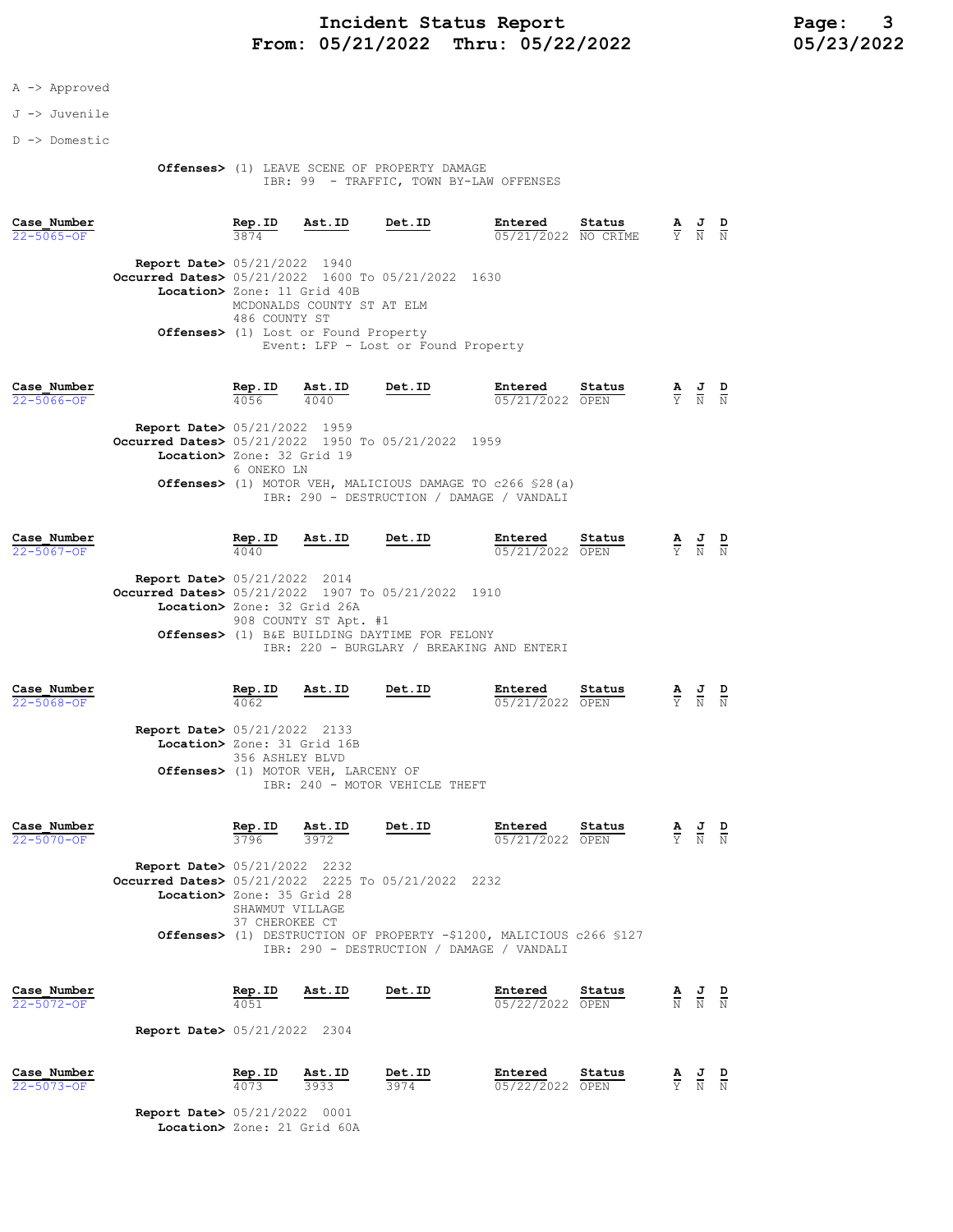### A -> Approved

### J -> Juvenile

D -> Domestic

#### MI ANTOJOS MEXICAN 601 S SECOND ST Apt. #3 Offenses> (1) A&B IBR: 13A - AGGRAVATED ASSAULT

| Case Number<br>$22 - 5075 - 0F$ |                                                                                                        | Rep.ID<br>4086                                                    | Ast.ID<br>3997                                                                                  | Det.ID<br>4020                                                                                                                                                                                                                                                                               | Entered<br>05/22/2022 OPEN     | Status |                               | $\frac{\mathbf{A}}{\mathbf{Y}}$ $\frac{\mathbf{J}}{\mathbf{N}}$                                 |               |
|---------------------------------|--------------------------------------------------------------------------------------------------------|-------------------------------------------------------------------|-------------------------------------------------------------------------------------------------|----------------------------------------------------------------------------------------------------------------------------------------------------------------------------------------------------------------------------------------------------------------------------------------------|--------------------------------|--------|-------------------------------|-------------------------------------------------------------------------------------------------|---------------|
|                                 | <b>Report Date&gt; 05/22/2022 0305</b><br><b>Occurred Dates&gt;</b> 05/22/2022 0305 To 05/22/2022 0353 | Location> Zone: 23 Grid 60B<br>7 ELEVEN<br>1024 COVE RD           | IBR: 13B - SIMPLE ASSAULT<br>(2) ASSAULT & BATTERY<br>IBR: 13B - SIMPLE ASSAULT                 | <b>Offenses&gt;</b> (1) ASSAULT W/DANGEROUS WEAPON                                                                                                                                                                                                                                           |                                |        |                               |                                                                                                 |               |
|                                 |                                                                                                        |                                                                   |                                                                                                 |                                                                                                                                                                                                                                                                                              |                                |        |                               |                                                                                                 |               |
|                                 |                                                                                                        |                                                                   |                                                                                                 |                                                                                                                                                                                                                                                                                              |                                |        |                               |                                                                                                 |               |
| Case Number<br>$22 - 5077 - OF$ |                                                                                                        | Rep.ID<br>3874                                                    | Ast.ID                                                                                          | Det.ID                                                                                                                                                                                                                                                                                       | Entered<br>05/22/2022 NO CRIME | Status |                               | $\frac{\mathbf{A}}{\mathbf{Y}}$ $\frac{\mathbf{J}}{\mathbf{N}}$ $\frac{\mathbf{D}}{\mathbf{N}}$ |               |
|                                 | Report Date> 05/22/2022 0735<br>Occurred Dates> 05/17/2022 0830 To 05/22/2022 0730                     | Location> Zone: 33 Grid 14                                        | HARWICH MANOR NBHA<br>116 DAWSON ST Apt. #10<br><b>Offenses&gt;</b> (1) Natural or Sudden Death | Event: NSD - Natural or Sudden Death                                                                                                                                                                                                                                                         |                                |        |                               |                                                                                                 |               |
| Case Number<br>$22 - 5079 - OF$ |                                                                                                        | Rep.ID<br>4108                                                    | Ast.ID<br>4128                                                                                  | Det.ID                                                                                                                                                                                                                                                                                       | Entered<br>05/22/2022 OPEN     | Status |                               | $\frac{\mathbf{A}}{\mathbf{Y}}$ $\frac{\mathbf{J}}{\mathbf{N}}$                                 | $\frac{D}{N}$ |
|                                 | <b>Report Date&gt; 05/22/2022 0707</b>                                                                 | Location> Zone: 14 Grid 37A<br>SUNSTAR GROCERIES<br>639 COUNTY ST |                                                                                                 | <b>Offenses&gt;</b> (1) B&E BUILDING NIGHTTIME FOR FELONY<br>IBR: 220 - BURGLARY / BREAKING AND ENTERI<br>(2) DESTRUCTION OF PROPERTY +\$1200, MALICIOUS c266 \$127<br>IBR: 290 - DESTRUCTION / DAMAGE / VANDALI<br>(3) LARCENY OVER \$250 (FROM BUILDING)<br>IBR: 23D - THEFT FROM BUILDING |                                |        |                               |                                                                                                 |               |
| Case Number<br>$22 - 5080 - 0F$ | <b>Report Date&gt;</b> 05/22/2022 0839                                                                 | Rep.ID<br>3758<br>Location> Zone: 14 Grid 37A                     | Ast.ID                                                                                          | Det.ID                                                                                                                                                                                                                                                                                       | Entered<br>05/22/2022 NO CRIME | Status | $rac{\mathbf{A}}{\mathbf{Y}}$ | $\frac{J}{N}$                                                                                   |               |
|                                 |                                                                                                        |                                                                   | 92 CAMPBELL ST Apt. #3E<br>Offenses> (1) Attempted Suicide                                      | Event: AS - Attempted Suicide                                                                                                                                                                                                                                                                |                                |        |                               |                                                                                                 |               |
| Case Number<br>$22 - 5081 - OF$ | Report Date> 05/22/2022 0923                                                                           | Rep.ID                                                            | Ast.ID                                                                                          | <b>Det.ID</b>                                                                                                                                                                                                                                                                                | Entered<br>05/22/2022 OPEN     | Status |                               | $\frac{1}{N}$                                                                                   | $\frac{D}{N}$ |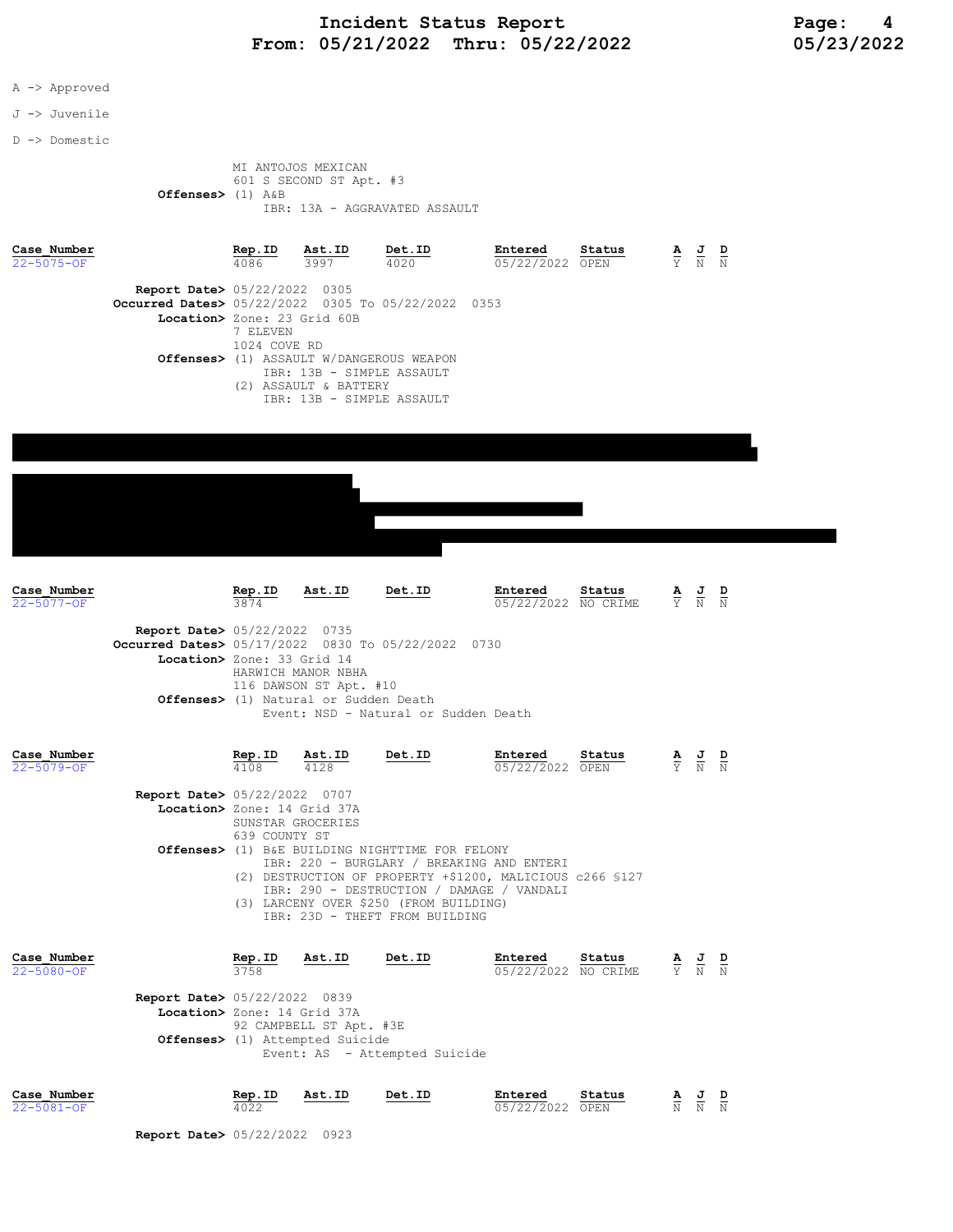### A -> Approved

J -> Juvenile

D -> Domestic

| Location> Zone: 11 Grid 38B                            |
|--------------------------------------------------------|
| STEAMSHIP PIER                                         |
| 298 MACARTHUR DR                                       |
| Offenses> (1) BOAT, ABANDON                            |
| IBR: 90Z - ALL OTHER OFFENSES                          |
| (2) DESTRUCTION OF PROPERTY +\$1200, WANTON c266 \$127 |
| IBR: 290 - DESTRUCTION / DAMAGE / VANDALI              |

| Case Number<br>$22 - 5082 - OF$ |                                                                                                                             | Rep.ID<br>3836 | Ast.ID                                                                  | Det.ID                              | Entered<br>05/22/2022 NO CRIME | Status | $\overline{\mathbf{v}}$ | <u>ੁਰ</u><br>Y N                                                                                | D<br>N |
|---------------------------------|-----------------------------------------------------------------------------------------------------------------------------|----------------|-------------------------------------------------------------------------|-------------------------------------|--------------------------------|--------|-------------------------|-------------------------------------------------------------------------------------------------|--------|
|                                 | <b>Report Date&gt; 05/22/2022 0956</b><br>Occurred Dates> 05/21/2022 0900 To 05/22/2022 0930<br>Location> Zone: 13 Grid 30B |                | 80 OESTING ST Apt. #D<br><b>Offenses&gt;</b> (1) Lost or Found Property | Event: LFP - Lost or Found Property |                                |        |                         |                                                                                                 |        |
| Case Number<br>$22 - 5085 - OF$ | <b>Report Date&gt; 05/22/2022 1019</b>                                                                                      | Rep.ID<br>4122 | Ast.ID                                                                  | Det.ID                              | Entered<br>05/23/2022 NO CRIME | Status |                         | $\frac{\mathbf{A}}{\mathbf{Y}}$ $\frac{\mathbf{J}}{\mathbf{N}}$ $\frac{\mathbf{D}}{\mathbf{N}}$ |        |

| Location> Zone: 31 Grid 24   |
|------------------------------|
| RONALD OLIVEIRA              |
| 50 TALLMAN ST Apt. #1        |
| Offenses> (1) Assist Citizen |
| Event: ASC - Assist Citizen  |
|                              |

| Case Number      |                                        | Rep.ID | Ast.ID | Det.ID | Entered             | Status |       | AJD<br>and the state of the con- |    |
|------------------|----------------------------------------|--------|--------|--------|---------------------|--------|-------|----------------------------------|----|
| $22 - 5086 - OF$ |                                        | 5577   |        |        | 05/22/2022 NO CRIME |        | N N N |                                  | __ |
|                  | <b>Report Date&gt;</b> 05/22/2022 1023 |        |        |        |                     |        |       |                                  |    |

| Location> Zone: 12 Grid 47B                        |
|----------------------------------------------------|
| ST LUKES HOSPITAL                                  |
| 101 PAGE ST                                        |
| <b>Offenses&gt;</b> (1) Animal Control - Unfounded |
| Event: AU - Animal Control - Unfounded             |
|                                                    |

| Case Number |                                                    | Rep.ID        | Ast.ID                   | Det.ID                                                     | Entered         | Status | А  | J | D   |
|-------------|----------------------------------------------------|---------------|--------------------------|------------------------------------------------------------|-----------------|--------|----|---|-----|
| 22-5087-OF  |                                                    | 3875          |                          |                                                            | 05/22/2022 OPEN |        | Y. | N | - N |
|             |                                                    |               |                          |                                                            |                 |        |    |   |     |
|             | <b>Report Date&gt; 05/22/2022 1153</b>             |               |                          |                                                            |                 |        |    |   |     |
|             | Occurred Dates> 05/21/2022 1900 To 05/21/2022 1905 |               |                          |                                                            |                 |        |    |   |     |
|             | Location> Zone: 23 Grid 64                         |               |                          |                                                            |                 |        |    |   |     |
|             |                                                    | KTLBURN MTLLS |                          |                                                            |                 |        |    |   |     |
|             |                                                    |               | 127 W RODNEY FRENCH BLVD |                                                            |                 |        |    |   |     |
|             |                                                    |               |                          | <b>Offenses&gt;</b> (1) LARCENY OVER \$1200 $c266$ \$30(1) |                 |        |    |   |     |
|             |                                                    |               |                          | IBR: 23H - ALL OTHER LARCENY                               |                 |        |    |   |     |
|             |                                                    |               |                          |                                                            |                 |        |    |   |     |
|             |                                                    |               |                          |                                                            |                 |        |    |   |     |
|             |                                                    |               |                          |                                                            |                 |        |    |   |     |

| Case Number      |                                        | Rep.ID                                              | Ast.ID                      | Det.ID                              | Entered         | Status |  | <u>AJ</u> |  |  |  |
|------------------|----------------------------------------|-----------------------------------------------------|-----------------------------|-------------------------------------|-----------------|--------|--|-----------|--|--|--|
| $22 - 5088 - 0F$ |                                        | 3915                                                |                             |                                     | 05/22/2022 OPEN |        |  | Y N N     |  |  |  |
|                  | <b>Report Date&gt; 05/22/2022 1048</b> |                                                     |                             |                                     |                 |        |  |           |  |  |  |
|                  |                                        |                                                     | Location> Zone: 31 Grid 25A |                                     |                 |        |  |           |  |  |  |
|                  |                                        |                                                     | 23 COTTER ST Apt. #2        |                                     |                 |        |  |           |  |  |  |
|                  |                                        | Offenses> (1) B&E VEHICLE/BOAT NIGHTTIME FOR FELONY |                             |                                     |                 |        |  |           |  |  |  |
|                  |                                        |                                                     |                             | IBR: 23F - THEFT FROM MOTOR VEHICLE |                 |        |  |           |  |  |  |
|                  |                                        |                                                     |                             |                                     |                 |        |  |           |  |  |  |

| Case Number<br>22-5091-OF                                             | Rep.ID<br>3881                   | Ast.ID                           | Det.ID | Entered<br>05/22/2022 NO CRIME | Status | <u>AJD</u><br>Y N N |  |
|-----------------------------------------------------------------------|----------------------------------|----------------------------------|--------|--------------------------------|--------|---------------------|--|
| <b>Report Date&gt; 05/22/2022 1120</b><br>Location> Zone: 11 Grid 39B | YMCA SOUTHCOAST<br>25 S WATER ST | Offenses> (1) Medical Assistance |        |                                |        |                     |  |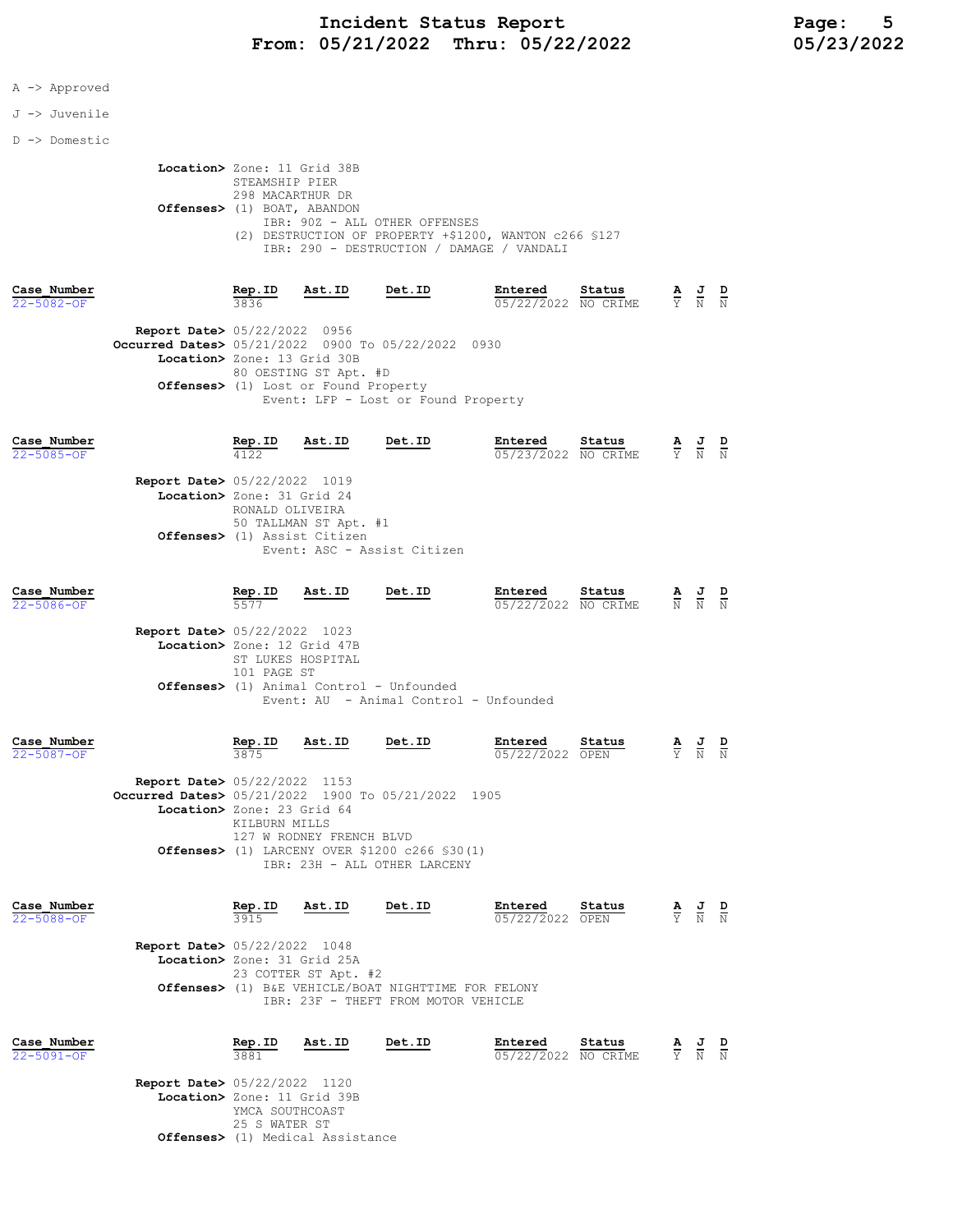### A -> Approved

J -> Juvenile

D -> Domestic

Event: MA - Medical Assistance

| Case Number<br>$22 - 5092 - 0F$ |                                                                                                                                      | Rep.ID<br>3874                                                                                                                                                                                                                                                                     | Ast.ID                         | Det.ID                                                                                                                        | Entered<br>05/22/2022 OPEN     | Status | Ÿ                               | $\frac{1}{N}$ | $\overline{\mathbf{N}}$ |
|---------------------------------|--------------------------------------------------------------------------------------------------------------------------------------|------------------------------------------------------------------------------------------------------------------------------------------------------------------------------------------------------------------------------------------------------------------------------------|--------------------------------|-------------------------------------------------------------------------------------------------------------------------------|--------------------------------|--------|---------------------------------|---------------|-------------------------|
|                                 | <b>Report Date&gt;</b> 05/22/2022 1248<br><b>Occurred Dates&gt;</b> 05/22/2022 1100 To 05/22/2022 1100<br>Location> Zone: 33 Grid 14 | HOLIDAY BAKERY<br>2153 ACUSHNET AVE                                                                                                                                                                                                                                                |                                | <b>Offenses&gt;</b> (1) LARCENY UNDER \$1200 SINGLE SCHEME c266 \$30(1)                                                       |                                |        |                                 |               |                         |
|                                 |                                                                                                                                      |                                                                                                                                                                                                                                                                                    |                                | IBR: 23H - ALL OTHER LARCENY                                                                                                  |                                |        |                                 |               |                         |
| Case Number<br>$22 - 5093 - OF$ | Report Date> 05/22/2022 1328<br>Location> Zone: 31 Grid 25A                                                                          | Rep.ID                                                                                                                                                                                                                                                                             | Ast.ID<br>16 BEETLE ST Apt. #2 | Det.ID<br>Offenses> (1) B&E VEHICLE/BOAT NIGHTTIME FOR FELONY<br>IBR: 23F - THEFT FROM MOTOR VEHICLE                          | Entered<br>05/22/2022 OPEN     | Status | $\frac{\mathbf{A}}{\mathbf{Y}}$ | $\frac{J}{N}$ |                         |
| Case Number<br>22-5094-OF       |                                                                                                                                      | Rep.ID<br>3836                                                                                                                                                                                                                                                                     | Ast.ID                         | <b>Det.ID</b>                                                                                                                 | Entered<br>05/22/2022 NO CRIME | Status | $\frac{\mathbf{A}}{\mathbf{Y}}$ | $\frac{J}{N}$ | $\frac{D}{N}$           |
|                                 | <b>Report Date&gt; 05/22/2022 1429</b><br>Occurred Dates> 05/22/2022 1330 To 05/22/2022 1430<br>Location> Zone: 22 Grid 45B          |                                                                                                                                                                                                                                                                                    | ST JOHN'S CEMETARY OFFICE      |                                                                                                                               |                                |        |                                 |               |                         |
|                                 |                                                                                                                                      | 664 ALLEN ST                                                                                                                                                                                                                                                                       |                                | <b>Offenses&gt;</b> (1) Found Property: Stolen Out Of Jurisdiction<br>Event: FST - Found Property: Stolen Out Of Jurisdiction |                                |        |                                 |               |                         |
| Case Number<br>$22 - 5095 - OF$ |                                                                                                                                      | <b>Rep.ID</b><br>3851                                                                                                                                                                                                                                                              | Ast.ID                         | Det.ID                                                                                                                        | Entered<br>05/22/2022 NO CRIME | Status | A<br>Y.                         | $\frac{1}{N}$ | $\frac{D}{N}$           |
|                                 | <b>Report Date&gt; 05/22/2022 1440</b><br>Location> Zone: 13 Grid 34B                                                                |                                                                                                                                                                                                                                                                                    | 527 COTTAGE ST Apt. #2         |                                                                                                                               |                                |        |                                 |               |                         |
|                                 | Offenses> (1) Not a Domestic                                                                                                         |                                                                                                                                                                                                                                                                                    |                                | Event: ND - Not a Domestic                                                                                                    |                                |        |                                 |               |                         |
| Case Number<br>22-5096-OF       |                                                                                                                                      | Rep.ID<br>4058                                                                                                                                                                                                                                                                     | Ast.ID<br>3970                 | Det.ID                                                                                                                        | Entered<br>05/22/2022 OPEN     | Status | $\frac{\mathbf{A}}{\mathbf{N}}$ |               |                         |
|                                 | <b>Report Date&gt; 05/22/2022 1540</b><br>Location> Zone: 12 Grid 44                                                                 | 1180 KEMPTON ST                                                                                                                                                                                                                                                                    |                                | Offenses> (1) NEGLIGENT OPERATION OF MOTOR VEHICLE                                                                            |                                |        |                                 |               |                         |
|                                 |                                                                                                                                      | IBR: 99 - TRAFFIC, TOWN BY-LAW OFFENSES<br>(2) LEAVE SCENE OF PROPERTY DAMAGE<br>IBR: 99 - TRAFFIC, TOWN BY-LAW OFFENSES<br>(3) LEAVE SCENE OF PROPERTY DAMAGE<br>IBR: 99 - TRAFFIC, TOWN BY-LAW OFFENSES<br>(4) MARKED LANES VIOLATION<br>IBR: 99 - TRAFFIC, TOWN BY-LAW OFFENSES |                                |                                                                                                                               |                                |        |                                 |               |                         |
|                                 |                                                                                                                                      |                                                                                                                                                                                                                                                                                    |                                |                                                                                                                               |                                |        |                                 |               |                         |
| Case Number<br>22-5099-OF       |                                                                                                                                      | Rep.ID<br>4094                                                                                                                                                                                                                                                                     | Ast.ID<br>3925                 | Det.ID                                                                                                                        | Entered<br>05/22/2022 OPEN     | Status | $\frac{\mathbf{A}}{\mathbf{Y}}$ | $\frac{J}{N}$ | $\frac{D}{N}$           |

IBR: 13A - AGGRAVATED ASSAULT

Location> Zone: 33 Grid 11A

Offenses> (1) A&B WITH DANGEROUS WEAPON

600 NEW PLAINVILLE RD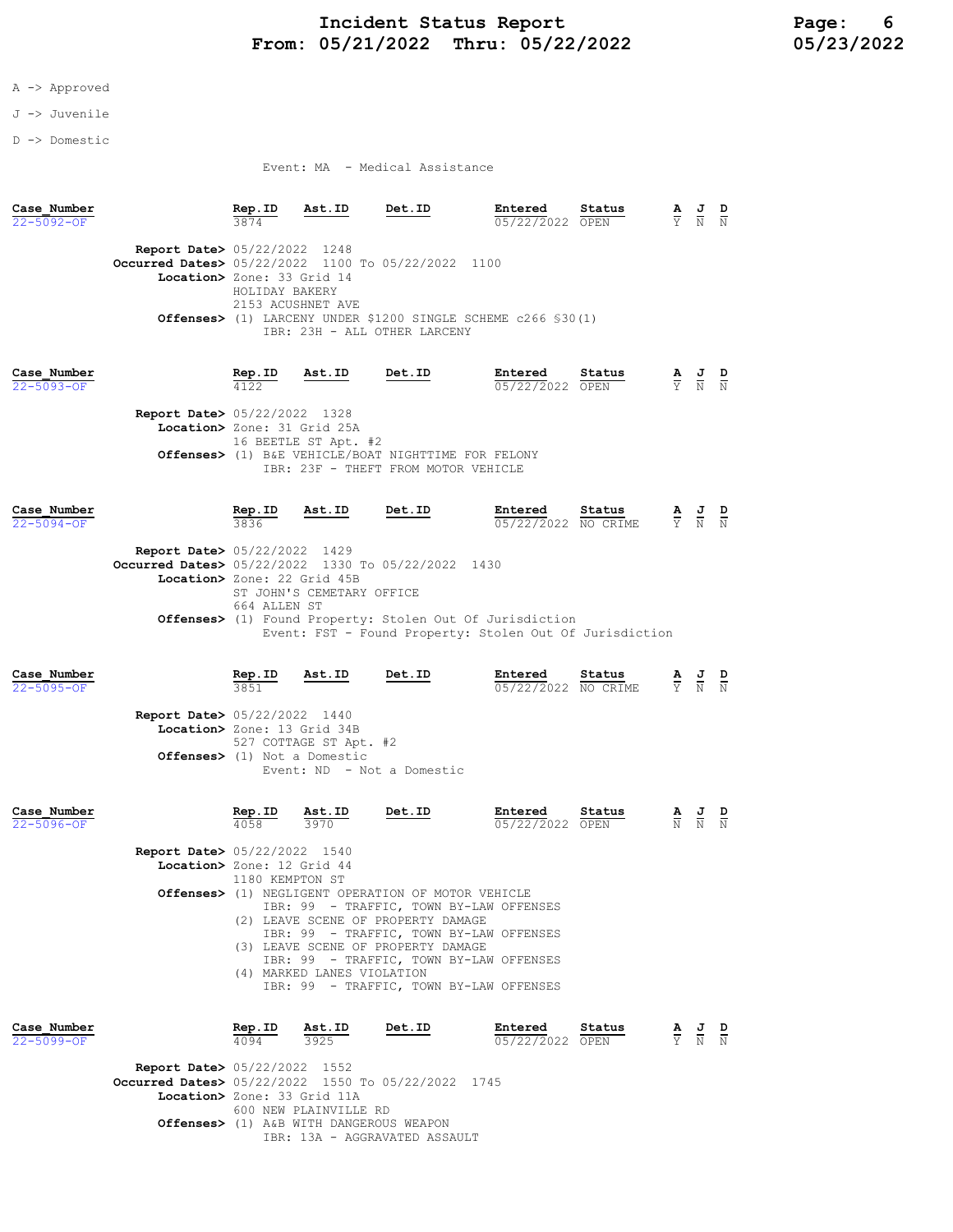- A -> Approved
- J -> Juvenile
- D -> Domestic

| Case Number<br>$22 - 5100 - 0F$ |                                                                                                                        | Rep.ID                                        | Ast.ID                                                                                             | Det.ID                                                                                                                  | Entered<br>05/22/2022 NO CRIME | Status         |                                 | $\frac{1}{N}$                                                                                   |  |
|---------------------------------|------------------------------------------------------------------------------------------------------------------------|-----------------------------------------------|----------------------------------------------------------------------------------------------------|-------------------------------------------------------------------------------------------------------------------------|--------------------------------|----------------|---------------------------------|-------------------------------------------------------------------------------------------------|--|
|                                 | <b>Report Date&gt; 05/22/2022 1716</b><br>Location> Zone: 11 Grid 39B                                                  | REGENCY TOWERS                                | 800 PLEASANT ST Apt. #1405<br>Offenses> (1) VERBAL ARGUMENT-OTHER                                  | Event: VA - VERBAL ARGUMENT-OTHER                                                                                       |                                |                |                                 |                                                                                                 |  |
| Case Number<br>22-5101-OF       | <b>Report Date&gt; 05/22/2022 1718</b><br>Location> Zone: 32 Grid 20B                                                  | Rep.ID<br>4082<br>28 MONROE DR                | Ast.ID<br>PRESIDENTIAL HEIGHTS NBHA<br>Offenses> (1) Natural or Sudden Death                       | Det.ID<br>Event: NSD - Natural or Sudden Death                                                                          | Entered<br>05/22/2022 NO CRIME | Status         |                                 | $\frac{\mathbf{A}}{\mathbf{Y}}$ $\frac{\mathbf{J}}{\mathbf{N}}$                                 |  |
| Case Number<br>$22 - 5104 - OF$ | Report Date> 05/22/2022 1950<br>Location> Zone: 33 Grid 11A                                                            | $rac{\text{Rep. ID}}{3957}$<br>1001 KINGS HWY | Ast.ID<br>STOP & SHOP NORTH                                                                        | <b>Det.ID</b><br>Offenses> (1) MOTOR VEH, MALICIOUS DAMAGE TO c266 \$28(a)<br>IBR: 290 - DESTRUCTION / DAMAGE / VANDALI | Entered<br>05/22/2022 OPEN     | Status         |                                 | $\frac{\mathbf{A}}{\mathbf{Y}}$ $\frac{\mathbf{J}}{\mathbf{N}}$ $\frac{\mathbf{D}}{\mathbf{N}}$ |  |
| Case Number<br>22-5106-OF       | Report Date> 05/22/2022 2104                                                                                           | $rac{\text{Rep. ID}}{3894}$                   | Ast.ID<br>Location> Jurisdiction: OUT OF TOWN<br>Zone: Out of Town<br>129 CRANBERRY HWY            | Det.ID<br>Offenses> (1) Assisted/ Animal Welfare Check<br>Event: AWC - Assisted/ Animal Welfare Check                   | Entered<br>05/22/2022 NO CRIME | Status         |                                 | $\frac{J}{N}$                                                                                   |  |
| Case Number<br>22-5108-OF       | <b>Report Date&gt; 05/22/2022 2107</b><br>Occurred Dates> 05/22/2022 2000 To 05/22/2022<br>Location> Zone: 32 Grid 26A | Rep.ID<br>4040                                | Ast.ID<br>496 SUMMER ST Apt. #3<br>Offenses> (1) THREAT TO COMMIT CRIME<br>IBR: 13C - INTIMIDATION | Det.ID                                                                                                                  | Entered<br>05/22/2022<br>2105  | Status<br>OPEN | $\frac{\mathbf{A}}{\mathbf{Y}}$ | $\frac{J}{N}$                                                                                   |  |

Totals

| TACHO                                                          |  |
|----------------------------------------------------------------|--|
| Open Incident Cases: 26<br>Open Arrest Cases: 0                |  |
| Closed Incident Cases: 0<br>Closed Arrest Cases: 0             |  |
| Incidents Closed By Arrest: 1                                  |  |
| Suspended Cases: 0<br>Unfounded Cases: 0<br>No Crime Cases: 16 |  |
|                                                                |  |